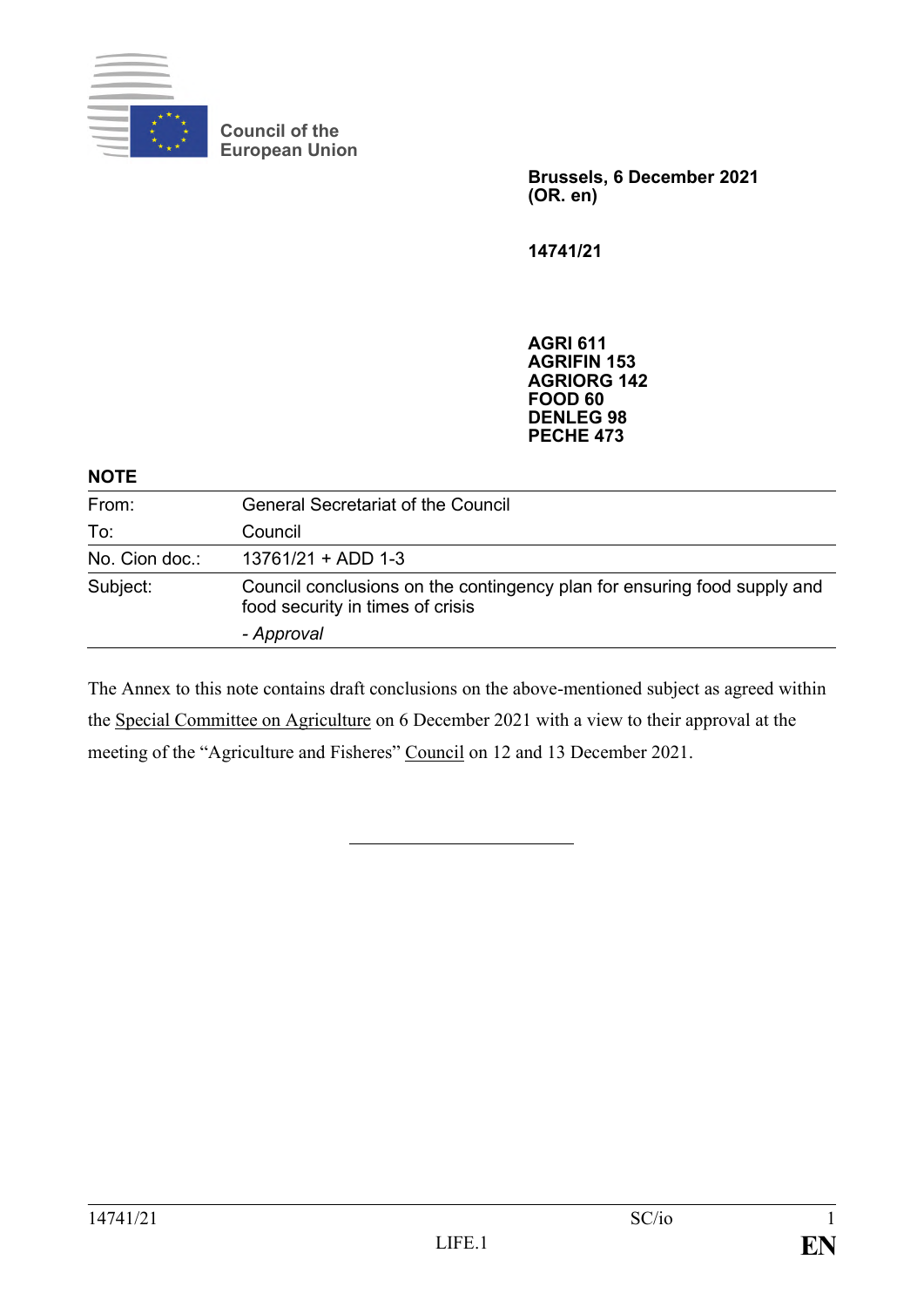## **Council conclusions on the contingency plan for ensuring food supply and food security in times of crisis**

## **The Council of the European Union**

## **RECALLING**:

- the Treaty objectives of the Common Agricultural Policy (CAP) and the Common Fisheries Policy (CFP) relevant in relation to food supply and food security;
- the Commission's 2020 Strategic Foresight report focused on resilience;
- the Farm to Fork Strategy and the Council conclusions of 19 October 2020 on the Farm to Fork Strategy, in which the Council welcomed the Commission's intention to develop a contingency plan designed to ensuring food supply and food security in times of crisis;
- the Council conclusions of 23 November 2021<sup>1</sup> on enhancing preparedness, response capability and resilience to future crises, which aim at enhancing the EU's collective response to future crises by improving in particular cross-sectoral and cross-border crisis management, while emphasising that crisis-related measures should be temporary, proportionate and fully coordinated, with the objective of resuming as soon as possible the normal functioning of the single market.
- 1. **REITERATES** the strategic role of the EU agriculture, fisheries, aquaculture and food sectors in ensuring sufficient and varied supply of safe, nutritious, affordable and sustainable food to people at all times, including in times of crisis, and the importance of the Single Market in this respect by ensuring free circulation of goods, persons, live animals, services and capital.

<sup>&</sup>lt;u>.</u> **<sup>1</sup>** doc. 13780/21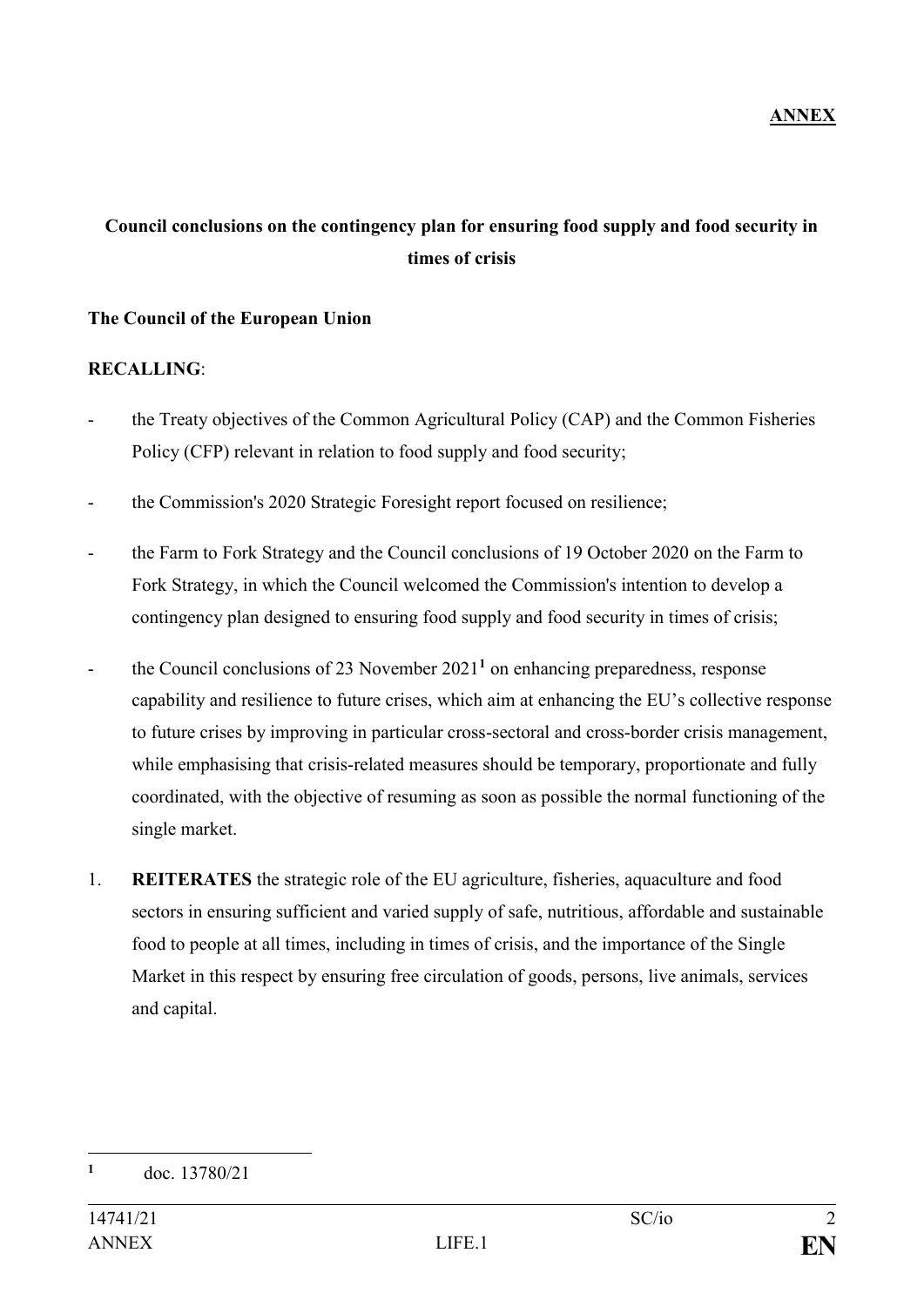- 2. **ACKNOWLEDGES** that food production capacity and distribution through the food supply chain are increasingly affected by uncertainty as well as price and supply volatility resulting in particular from climate change and related extreme weather events, environmental degradation, plant and animal health issues, and the availability and affordability of key inputs (i.e. feed and feed additives, fertilisers, energy, labour, etc.) and also by risks outside the food systems.
- 3. **EMPHASISES** that the EU food system has proven its resilience and well-functioning in the Covid pandemic, despite problems encountered by some sectors as a consequence of health related measures, short-term problems affecting the movement of persons and goods, including agricultural inputs and packaging material, and the closure of food services.
- 4. **ACKNOWLEDGES** that swift and coordinated actions at the EU level, such as green lanes, mobility of cross-border and seasonal workers, additional EU support, adjusted state aid rules, open trade flows, transparency and communication addressed the most pressing initial difficulties. However, **RECOGNISES** that the Covid pandemic has revealed areas for improvement, which should be addressed to further improve the resilience of the food sector and allow for an integrated approach, both at the EU level and in cooperation with third countries.
- 5. **AGREES** that enhanced cross-sectoral and cross-border coordination and cooperation at EU level are essential to respond effectively to crises, including those related to food supply and food security and **UNDERLINES** the need to respect national and EU competences and to build on as well as strengthen appropriate existing EU mechanisms, without duplication and overlapping.
- 6. **WELCOMES** the Commission Communication on the contingency plan for ensuring food supply and food security in times of crisis, which focuses on preparedness and aims at identifying shortcomings and improving crisis management.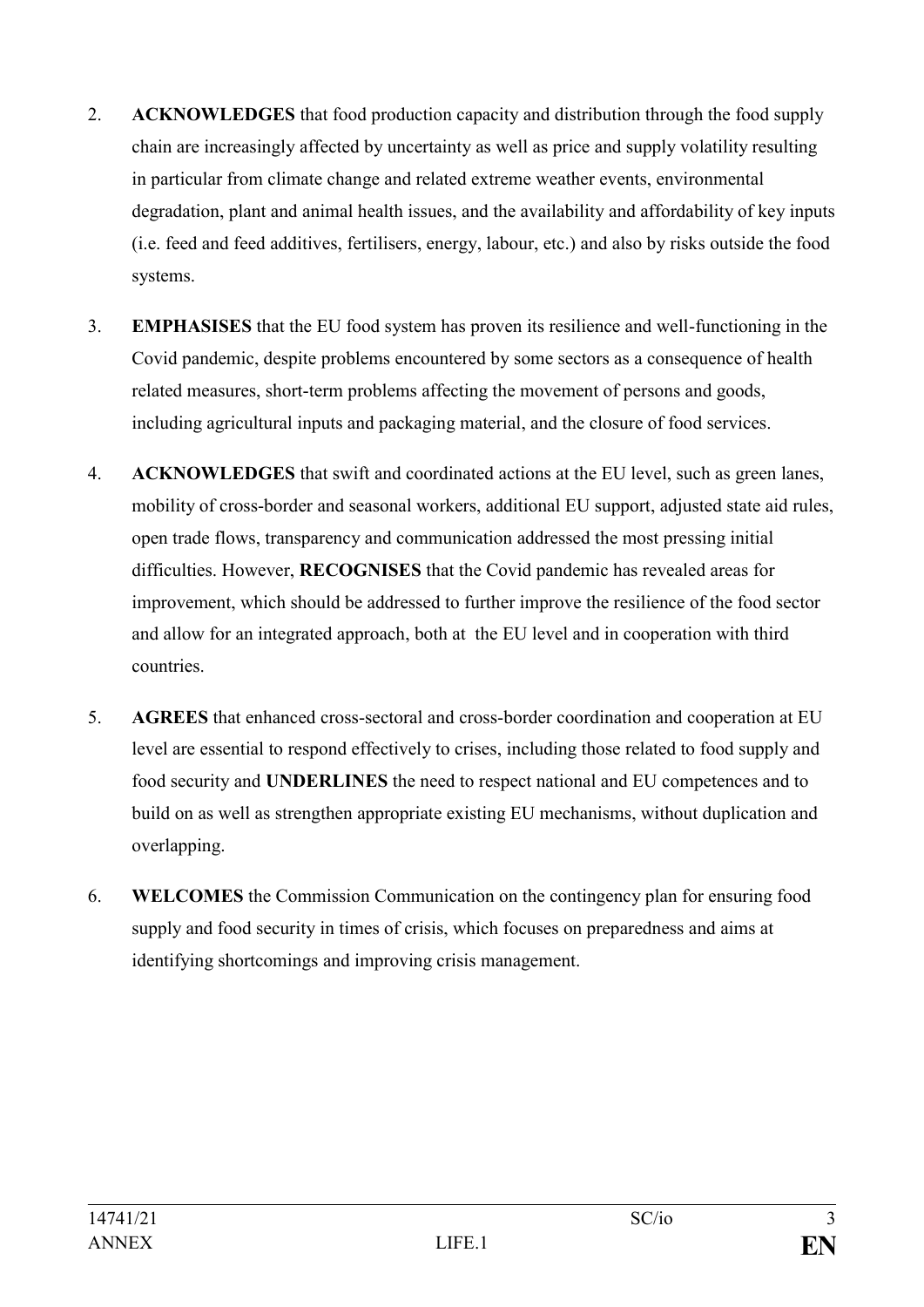- 7. **AGREES** that the existing EU policy framework relevant for food supply, including the Common Agricultural Policy and the Common Fisheries Policy, already includes a wide range of measures aimed at increasing the resiliance of the food sector by providing effective and timely responses to crisis situations, **NOTES** that the CAP crisis-response measures were not revised in the last reform, and **RECOGNISES** the established prevention and crisis mechanisms at Member State level, including voluntary approaches on strategic reserves in some Member States.
- 8. **SHARES THE VIEW** that further activities at the EU level should build upon these policy instruments, and **AGREES** that action at EU level should focus on stepping up coordination and improving contingency planning on preparedness, including by exchanging examples of best practices existing at national or regional levels.
- 9. In this respect **SUPPORTS** the Commission's intention to establish a permanent European Food Security Crisis preparedness and response Mechanism (EFSCM) involving public authorities from Member States and with the participation, in the appropriate form to be determined, of those third countries whose food supply chain is integrated with the EU, as well as stakeholders representing all stages of the food chain and sectors supporting the functioning of the chain and industries providing inputs or various goods and materials needed in food production.
- 10. **REITERATES** that the subsidiarity principle and Member State specificities should be taken into account in the organisation of contingency planning at national and European levels, including in nominating one single authority per Member State for coordination and contact purposes and **STRESSES** the need to avoid increased administrative burden.
- 11. **AGREES** for the Commission to convoke the Expert Group, established under the EFSCM, regularly and to activate the EFSCM immediately, and as frequently as necessary, in case of a crisis threatening food supply and food security in the EU.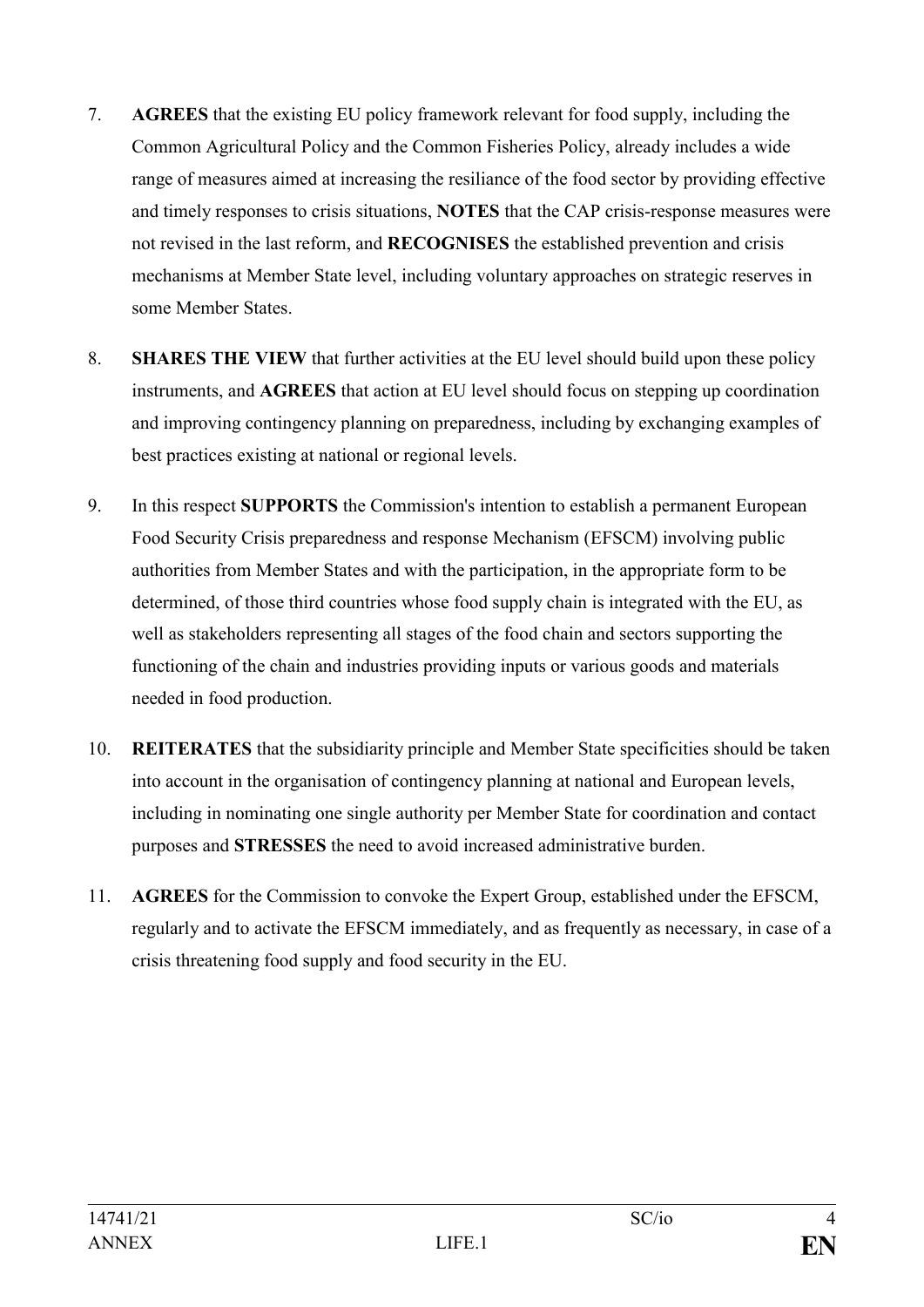- 12. **WELCOMES** the Commission's intention to conduct a study to review the risks, vulnerabilities and critical infrastructure of the food supply chain, including on commodities or raw materials where EU relies on a limited number of sources or where EU production is highly insufficient, while respecting Member States' national security regulations and ensuring appropriate treatment of sensitive or confidential information.
- 13. **AGREES** on the need to reflect on ways to address or mitigate risks and vulnerabilities identified including structural issues putting at risk food supply chains such as those due to climate change and the specific exposure of primary producers. The particular situation of EU teritories most vulnerable to disturbances in times of crisis, including the outermost regions**<sup>2</sup>** , remote or mountainous areas, islands and island states should be taken into account.
- 14. **RECOGNISES** that it should be considered to complement the existing market observatory for agricultural and fisheries markets with specific dashboards for monitoring food supply and food security and, in light of the connectedness with international markets, the important role of the Agricultural Market Information System (AMIS).
- 15. **WELCOMES** the intention of having the EFSCM develop recommendations on ways to improve the diversity of sources of supply between shorter and long food supply chains and on guidelines for crisis communication on food supply and food security, **ACKNOWLEDGES** at the same time the importance of open, transparent and rules-based international trade and a market-oriented common agricultural policy in this regard and **INVITES** the Commission to expound the method for drafting such recommendations in the meetings of the Expert Group.
- 16. **NOTES** the Commission's intention to carry out a study on the role of information technologies to improve market transparency, in particular in times of crisis, and **AGREES**  that it is also beneficial to create a network of correspondents from the relevant private sector organisations while taking necessary measures to protect sensitive information.

 $\overline{2}$ **<sup>2</sup>** The situation of outermost regions is recognised in Article 349 of the Treaty on the Functioning of the European Union.